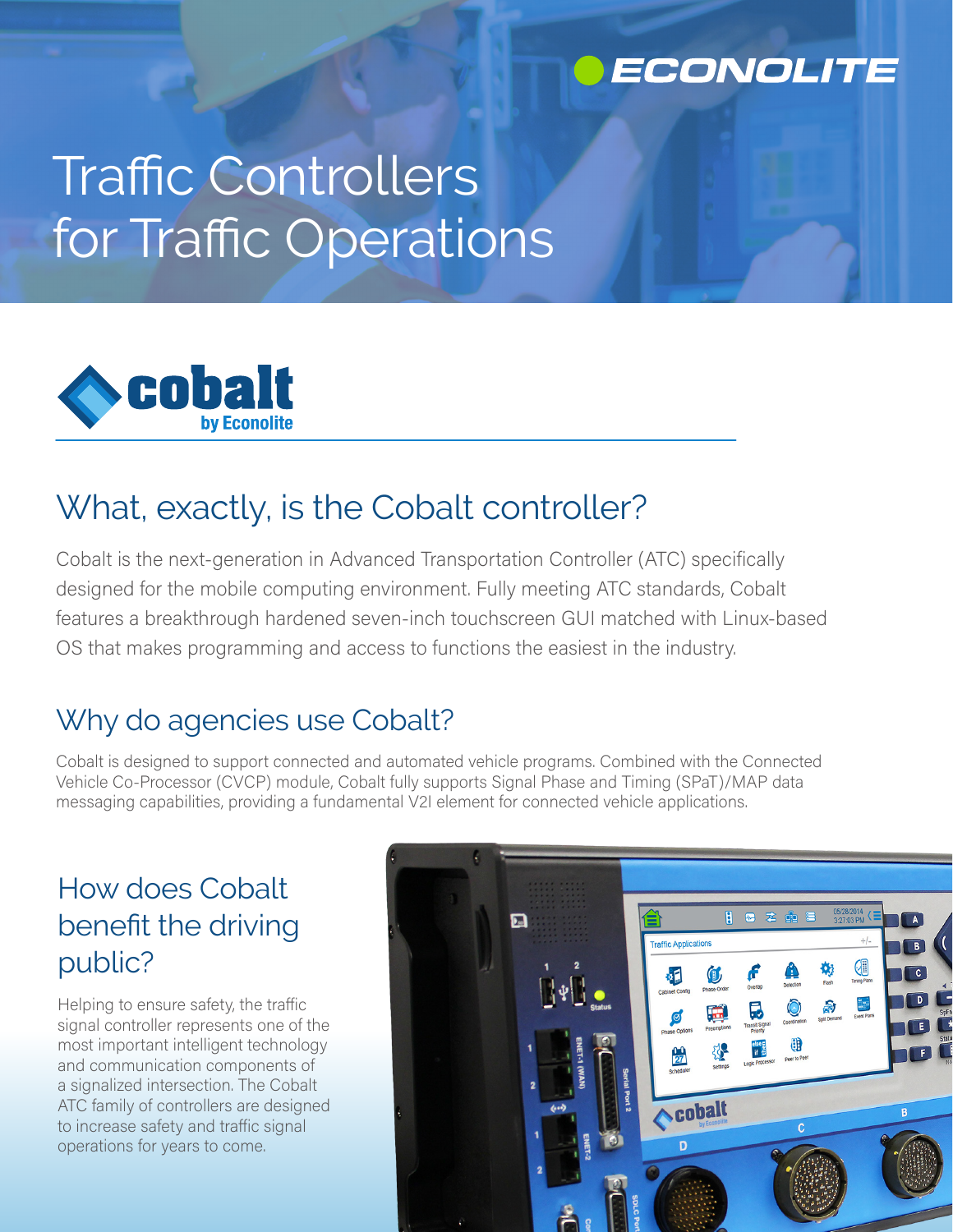

# Cobalt ATC Hardware

Cobalt ATC controllers may be configured with Econolite's robust Cobalt Touch or Cobalt ASC application software package, or other Linux application software meeting current ATC standards. OS software upgrades can be made easily by USB memory stick, SD card, or Ethernet via Econolite's Windows software installation application.

Cobalt includes a high-power, Linux-based Engine Board that is compliant with the ATC 6.25 and proposed 6.34 standard for a NEMA standard TS2 Type-1 or Type-2 I/O connectors: four Ethernet ports, two USB ports, and an SD Card slot. Additionally, Cobalt's seven-inch color, high brightness TFT LCD module with touch screen capabilities is readable in direct sunlight, can be operated with gloved hands, and is not affected by condensation or water drops.

#### Hardware Details

- Supports Econolite Linux-based software or other pre-qualified ATC/Linux software
- ATC Engine Board
	- *Fully compliant with the ATC Standard version 6.25 and proposed ATC Standard 6.34*
	- *233MHz PowerQUICC II Pro-processor that provides 10 times more processing power than previous generation controller processor*
	- *128Mbytes of DDR2 DRAM memory for application and OS program execution*
	- *64 Mbytes of FLASH for storage of OS Software and user applications*
	- *2MB of SRAM memory for non-volatile parameter storage*
- Two integral Ethernet switches for two networks, ENET1 and ENET2• Advanced Graphics Controller
	- *Enables Cobalt's enhanced graphics user interface*
	- *Touch screen capability means the keyboard never has to be used*
	- *Replaces traditional text menu selection with graphical selections*
- Two USB 2.0 ports used to:
	- *Update application software*
	- *Upload or download configuration*
	- *Upload logged data*
- Datakey socket for an optional 3.3V Datakey, 2 through 32MB
- SD Memory Card socket
- CPU Active LED
- Three communications ports standard:
	- *NEMA-ATC SDLC serial port 1*
	- *25 pin serial port 2*
	- *9 pin console serial port*



- Built in speaker for enhanced audio controller feedback
- Integral carrying handle in back of controller
- Power Supply
	- *Meets all requirements of ATC standard 6.34*
	- *External 24VDC protected by a self-resetting electronic fuse*
- Operating system
	- *Linux 2.6.3x or later kernel and Board Support Package (BSP)*
	- *Compliant to ATC Standard V. 6.25 Annex B specifications*

#### Hardware Options

- Two user interface options:
	- *Advanced Display with graphics and touch-screen (Standard)*
	- *Basic Display with text and textual menus only—no touch or graphics (Option)*
- Two models,
	- *TS2 Type-2 connector*
	- *TS2 Type-1 connector*
- Communications module options:
	- *FSK Module that can be configured for RS232 operation*
	- *2070 TEES 2009 standard 6A, 6B, and 7A plug-in modules*
- Datakey 3.3V, 2 through 32MB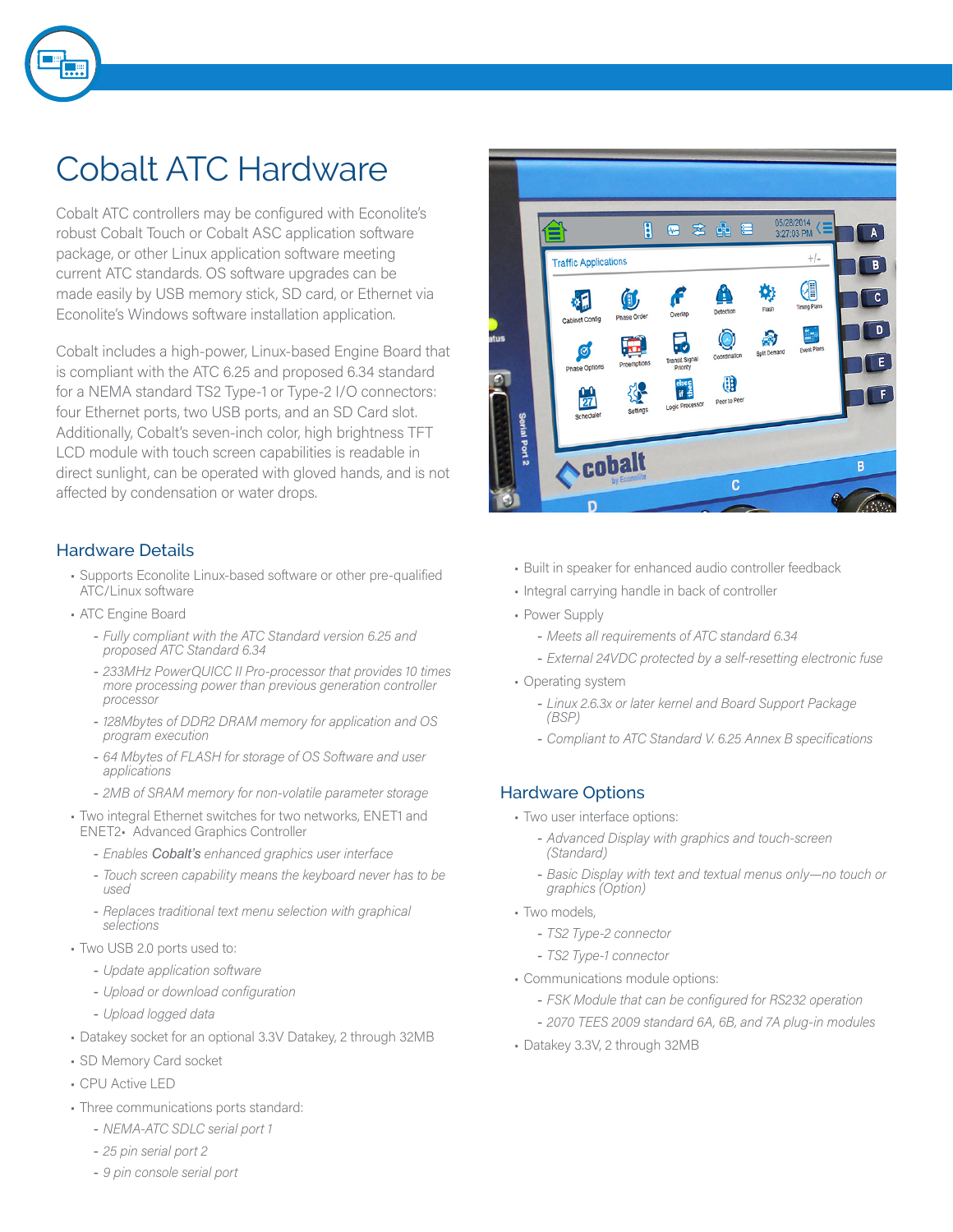

# **Capabilities**



#### Control Features

- 16 phases, 8 configurable concurrent groups in 4 timing rings
- 16 pedestrian phases that can be configured as pedestrian overlaps
- Dynamic max operation
- Extendable walk and pedestrian clearance
- Advanced walk
- Bike input and green timing
- Extendable red clearance

#### Coordination Features

- 120 coordination patterns, each with its own cycle, offsets and split plan selection
- 120 split plans, each with its own coordinated phases, vehicle and pedestrian recall and phase omits
- Offset and split entries displayed in percent or seconds
- Automatic permissive periods
- Fixed or floating force-off
- Crossing arterial coordination
- Quick-sync feature

#### Preemption Features

- Ten preemption sequences. Each may be configured as priority, first-come-first-serve, or bus preemption operation
- ECPI interlock to provide added monitoring
- Railroad gate-down input and timing.
- Conditional delay when entering preemption
- Multiple exit preemption options

#### Time Base Features

- 200 schedule programs, configurable for any combination of months, days of the week, and days of the month
- Fixed or floating exception day programs that override the day plan event on a specific day

• 16 day plan events that can use any of the 100 action plans

#### Status Display Features

• Keyboard selection of detailed dynamic status displays for each of the main controller unit functions including: controller, coordinator, preemptor, time base, detectors, and MMU

#### Detector Features

- 64 vehicle detectors
- 16 system or speed detectors
- Unique detector types and operation
- Individually assignable to phase and functions
- Lock/non-lock function by detector
- 4 detector plans
- 4 detector diagnostic plans
- Logging of volume and/or occupancy assignable by detector
- 4 pedestrian diagnostic plans

#### Logging Features

- Separate buffers for detector activity, detector failures, controller events, and MMU events
- Logged data can be:
	- *Viewed on front panel*
	- *Retrieved via a RS-232 terminal port, USB flash drive, or SD Card*
	- *Transferred via telemetry to a traffic management center*

#### Systems

- NTCIP level 2 compliance
- Supports Centracs®, Aries® and TS2 NTCIP Level 2-compliant central applications

#### Software Options

- EOS
- ASC/3 LX